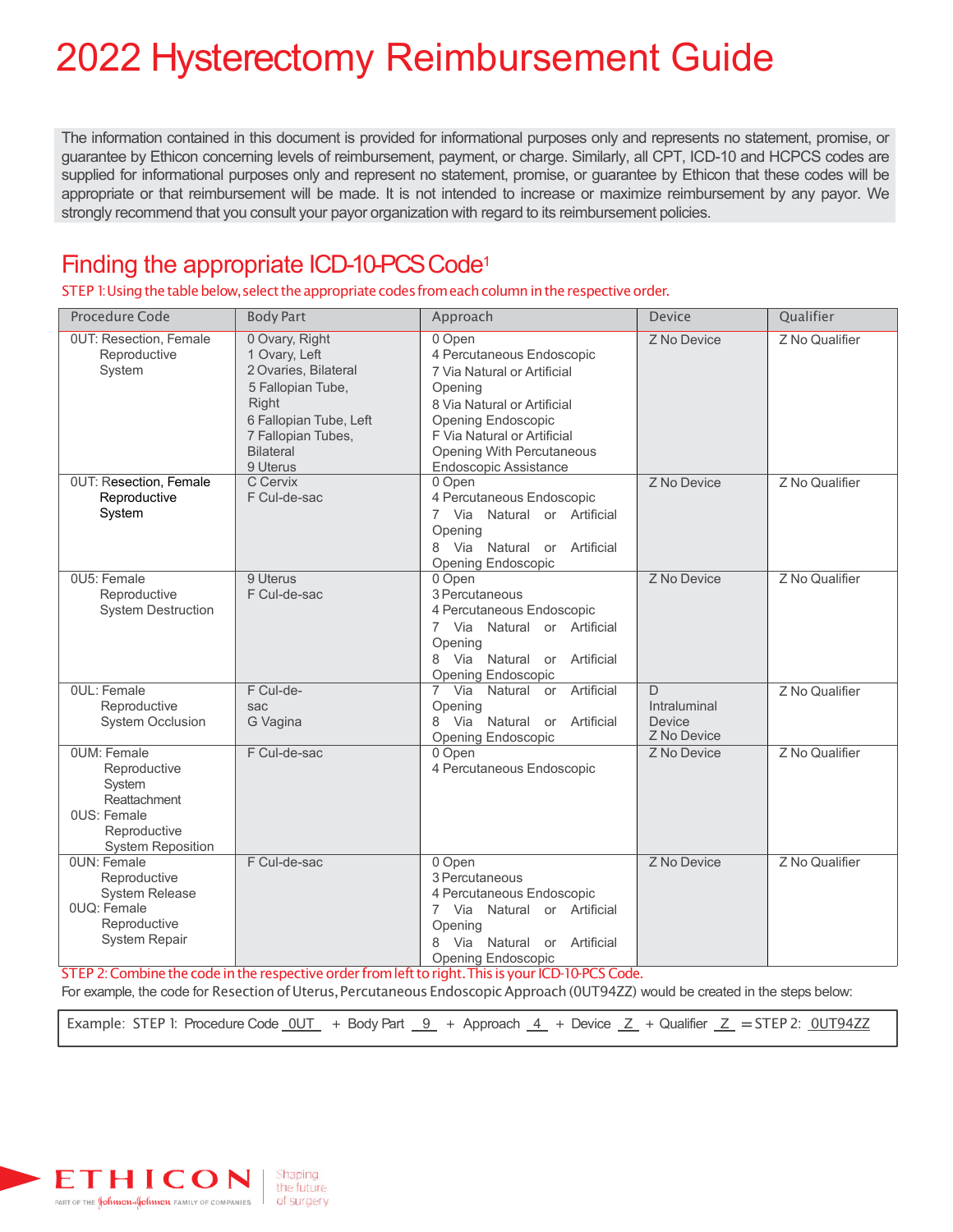## Joint Coding Requirements

| Note the following billing codes must be combined with one of the procedure codes below it and billed jointly to ensure proper reimbursement.                                                                                                                                                                                                                                          |                                                                                                                                                                                                     |
|----------------------------------------------------------------------------------------------------------------------------------------------------------------------------------------------------------------------------------------------------------------------------------------------------------------------------------------------------------------------------------------|-----------------------------------------------------------------------------------------------------------------------------------------------------------------------------------------------------|
| OUTO4ZZ Resection of Right Ovary, Percutaneous Endoscopic Approach (must bill jointly with the following procedure and vice versa)<br>0UT54ZZ Resection of Right Fallopian Tube, Percutaneous Endoscopic Approach                                                                                                                                                                      |                                                                                                                                                                                                     |
| OUT14ZZ Resection of Left Ovary, Percutaneous Endoscopic Approach (must bill jointly with the following procedure and vice versa)<br>OUT64ZZ Resection of Left Fallopian Tube, Percutaneous Endoscopic Approach                                                                                                                                                                        |                                                                                                                                                                                                     |
| OUTO0ZZ Resection of Right Ovary, Open Approach (must bill jointly with the following procedure and vice versa)<br>0UT50ZZ Resection of Right Fallopian Tube, Open Approach                                                                                                                                                                                                            |                                                                                                                                                                                                     |
| OUT10ZZ Resection of Left Ovary, Open Approach (must bill jointly with the following procedure and vice versa)<br>OUT60ZZ Resection of Left Fallopian Tube, Open Approach                                                                                                                                                                                                              |                                                                                                                                                                                                     |
| OUT20ZZ Resection of Bilateral Ovaries, Open Approach (must bill jointly with one of the following procedures and vice versa when appropriate)                                                                                                                                                                                                                                         |                                                                                                                                                                                                     |
| 0DTN0ZZ Resection of Sigmoid Colon, Open Approach<br><b>OTTBOZZ Resection of Bladder, Open Approach</b><br>0UT70ZZ Resection of Bilateral Fallopian Tubes, Open Approach<br><b>OUTCOZZ Resection of Cervix, Open Approach</b>                                                                                                                                                          | 0DTP0ZZ Resection of Rectum, Open Approach<br>0TTD0ZZ Resection of Urethra, Open Approach<br><b>OUT90ZZ Resection of Uterus, Open Approach</b><br><b>OUTGOZZ Resection of Vagina, Open Approach</b> |
| OUT27ZZ Resection of Bilateral Ovaries, Via Natural or Artificial Opening (must bill jointly with the following procedure and vice versa)<br>0UT77ZZ Resection of Bilateral Fallopian Tubes, Via Natural or Artificial Opening                                                                                                                                                         |                                                                                                                                                                                                     |
| OUT28ZZ Resection of Bilateral Ovaries, Via Natural or Artificial Opening Endoscopic (must bill jointly with the following procedure and vice versa)<br>0UT78ZZ Resection of Bilateral Fallopian Tubes, Via Natural or Artificial Opening Endoscopic                                                                                                                                   |                                                                                                                                                                                                     |
| OUT2FZZ Resection of Bilateral Ovaries, Via Natural or Artificial Opening With Percutaneous Endoscopic Assistance<br>(must bill jointly with the following procedure and vice versa)                                                                                                                                                                                                   |                                                                                                                                                                                                     |
| 0UT7FZZ Resection of Bilateral Fallopian Tubes, Via Natural or Artificial Opening With Percutaneous Endoscopic Assistance                                                                                                                                                                                                                                                              |                                                                                                                                                                                                     |
| OUT24ZZ Resection of Bilateral Ovaries, Percutaneous Endoscopic Approach (must bill jointly with the following procedure and vice versa)<br>0UT74ZZ Resection of Bilateral Fallopian Tubes, Percutaneous Endoscopic Approach                                                                                                                                                           |                                                                                                                                                                                                     |
| OUT40ZZ Resection of Uterine Supporting Structure, Open Approach (must bill jointly with one of the following procedures and vice versa)<br>OUT90ZZ Resection of Uterus, Open Approach                                                                                                                                                                                                 |                                                                                                                                                                                                     |
| 0UTC0ZZ Resection of Cervix, Open Approach<br>OUT94ZZ Resection of Uterus, Percutaneous Endoscopic Approach OR OUT9FZZ Resection of Uterus, Via Natural or Artificial Opening With Percutaneous<br>Endoscopic Assistance (must bill jointly with one of the following procedures and vice versa)                                                                                       |                                                                                                                                                                                                     |
| 0UT44ZZ Resection of Uterine Supporting Structure, Percutaneous Endoscopic Approach<br>0UTC4ZZ Resection of Cervix, Percutaneous Endoscopic Approach                                                                                                                                                                                                                                   |                                                                                                                                                                                                     |
| 0UT97ZZ Resection of Uterus, Via Natural or Artificial Opening OR 0UT98ZZ Resection of Uterus, Via Natural or Artificial Opening Endoscopic<br>(must bill jointly with one of the following procedures and vice versa when appropriate)<br>OUTC7ZZ Resection of Cervix, Via Natural or Artificial Opening<br>OUTC8ZZ Resection of Cervix, Via Natural or Artificial Opening Endoscopic |                                                                                                                                                                                                     |
| OUT47ZZ Resection of Uterine Supporting Structure, Via Natural or Artificial Opening (must bill jointly with one of the following procedures and vice versa)                                                                                                                                                                                                                           |                                                                                                                                                                                                     |
|                                                                                                                                                                                                                                                                                                                                                                                        |                                                                                                                                                                                                     |

0UT97ZZ Resection of Uterus, Via Natural or Artificial Opening 0UTC7ZZ Resection of Cervix, Via Natural or Artificial Opening

0UT98ZZ Resection of Uterus, Via Natural or Artificial Opening Endoscopic 0UTC8ZZ Resection of Cervix, Via Natural or Artificial Opening Endoscopic

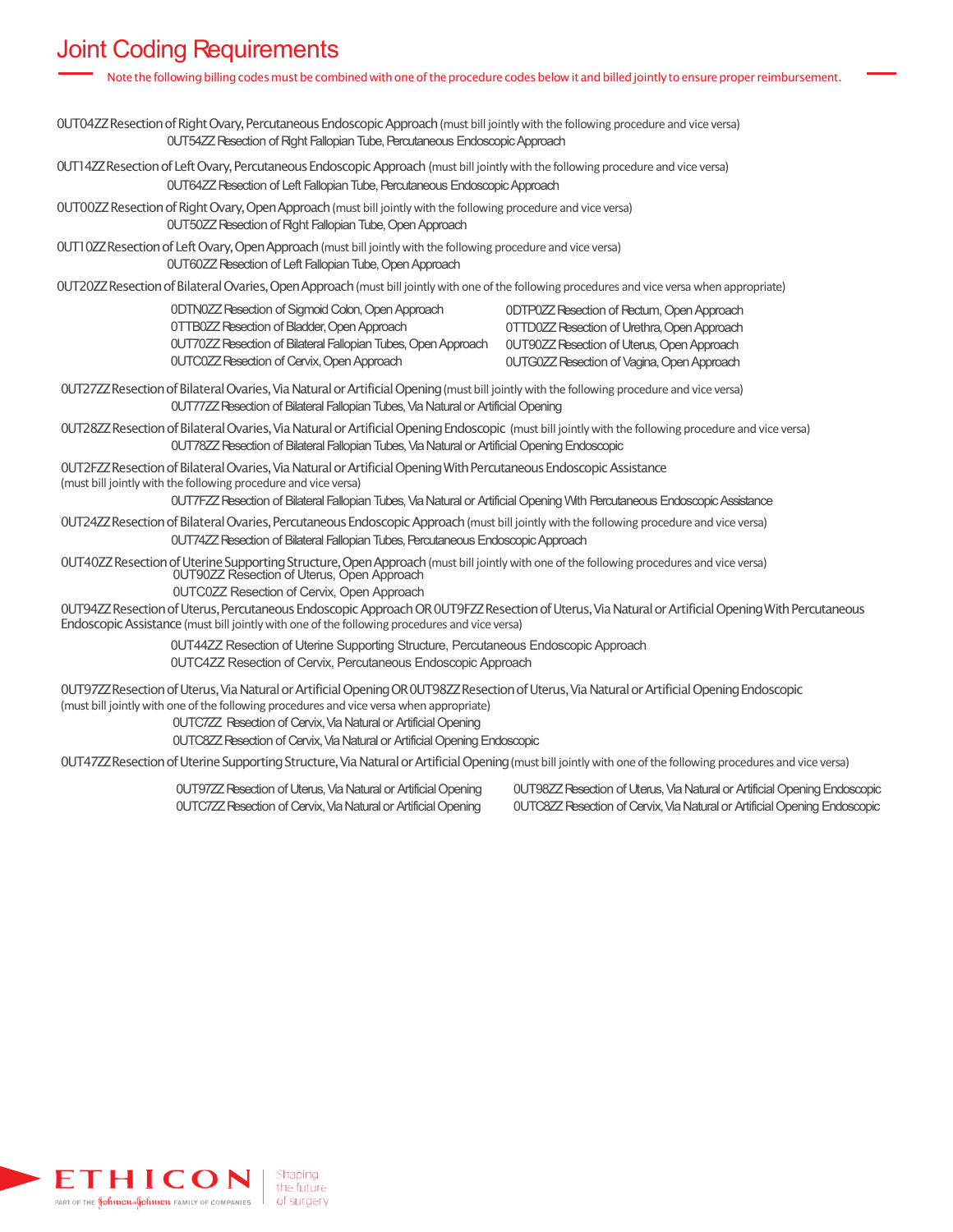# Surgeon CPT, APC & DRG Codes

SURGEON CPT CODE2

PROCEDURE

#### TotalAbdominal Hysterectomy

| 58150 | Total abdominal hysterectomy (corpus and cervix), with or without removal of tube(s), with or without removal of<br>ovary(ies)                                                                                                                                                                                                                  | \$1.040    |
|-------|-------------------------------------------------------------------------------------------------------------------------------------------------------------------------------------------------------------------------------------------------------------------------------------------------------------------------------------------------|------------|
| 58152 | Total abdominal hysterectomy (corpus and cervix), with or without removal of tube(s), with or without<br>removal of ovary(ies); with colpo-urethrocystopexy (eg, Marshall-Marchetti-Krantz, Burch)                                                                                                                                              | \$1,275    |
| 58180 | Supracervical abdominal hysterectomy (subtotal hysterectomy), with or without removal of tube(s), with or<br>without removal of ovary(ies)                                                                                                                                                                                                      | \$.<br>987 |
| 58200 | Total abdominal hysterectomy, including partial vaginectomy, with para-aortic and pelvic lymph node<br>sampling, with or without removal of tube(s), with or without removal of ovary(ies)                                                                                                                                                      | \$1,381    |
| 58210 | Radical abdominal hysterectomy, with bilateral total pelvic lymphadenectomy and para-aortic lymph node<br>sam- pling (biopsy), with or without removal of tube(s), with or without removal of ovary(ies)                                                                                                                                        | \$1,869    |
| 58240 | Pelvic exenteration for gynecologic malignancy, with total abdominal hysterectomy or cervicectomy, with or<br>with- out removal of tube(s), with or without removal of ovary(ies), with removal of bladder and ureteral<br>transplantations, and/or abdominoperineal resection of rectum and colon and colostomy, or any combination<br>thereof | \$3.018    |

#### Vaginal Hysterectomy

| 58260 | Vaginal hysterectomy, for uterus 250 g or less                                                                                                                   | \$<br>865 |
|-------|------------------------------------------------------------------------------------------------------------------------------------------------------------------|-----------|
| 58262 | Vaginal hysterectomy, for uterus 250 g or less; with removal of tube(s), and/or ovary(ies)                                                                       | \$955     |
| 58263 | Vaginal hysterectomy, for uterus 250 g or less; with removal of tube(s), and/or ovary(ies), with repair of<br>enterocele                                         | \$1,024   |
| 58267 | Vaginal hysterectomy, for uterus 250 g or less; with colpo-urethrocystopexy (Marshall-Marchetti-Krantz<br>type, Pereyra type) with or without endoscopic control | \$1,104   |
| 58270 | Vaginal hysterectomy, for uterus 250 g or less; with repair of enterocele                                                                                        | \$924     |
| 58275 | Vaginal hysterectomy, with total or partial vaginectomy;                                                                                                         | \$1,020   |
| 58280 | Vaginal hysterectomy, with total or partial vaginectomy; with repair of enterocele                                                                               | \$1,093   |
| 58285 | Vaginal hysterectomy, radical (Schauta type operation)                                                                                                           | \$1,459   |
| 58290 | Vaginal hysterectomy, for uterus greater than 250 g                                                                                                              | \$1,186   |
| 58291 | Vaginal hysterectomy, for uterus greater than 250 g; with removal of tube(s) and/or ovary(ies)                                                                   | \$1,282   |
| 58292 | Vaginal hysterectomy, for uterus greater than 250 g; with removal of tube(s) and/or ovary(ies), with<br>repair of enterocele                                     | \$1,351   |
| 58294 | Vaginal hysterectomy, for uterus greater than 250 g; with repair of enterocele                                                                                   | \$1,255   |

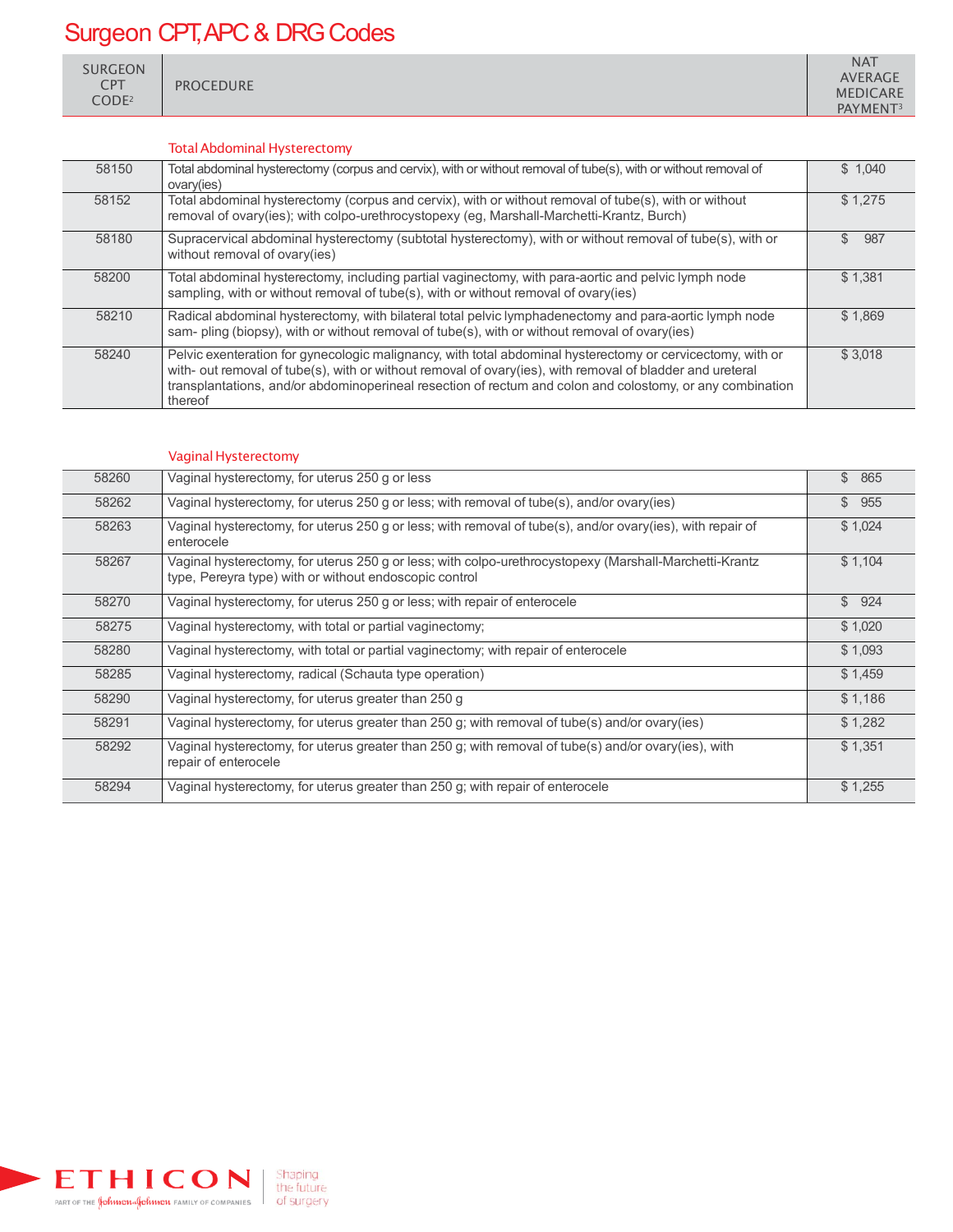# Surgeon CPT, APC & DRG Codes (continued)

| <b>SURGEON</b><br>$\mathsf{C}\mathsf{P}\mathsf{T}$<br>CODE <sup>2</sup> | <b>PROCEDURE</b> | <b>NAT</b><br><b>AVERAGE</b><br><b>MEDICARE</b><br>PAYMENT <sup>3</sup> |
|-------------------------------------------------------------------------|------------------|-------------------------------------------------------------------------|
|-------------------------------------------------------------------------|------------------|-------------------------------------------------------------------------|

#### Salpingectomy, Oophorection, and Other Miscellaneous Procedures

| 58700 | Salpingectomy, complete or partial, unilateral or bilateral (separate procedure)                                                                                                                                                                                                                        | $\mathbb{S}$<br>826 |
|-------|---------------------------------------------------------------------------------------------------------------------------------------------------------------------------------------------------------------------------------------------------------------------------------------------------------|---------------------|
| 58720 | Salpingo-oophorectomy, complete or partial, unilateral or bilateral (separate procedure)                                                                                                                                                                                                                | $\mathbb{S}$<br>781 |
| 58940 | Oophorectomy, partial or total, unilateral or bilateral                                                                                                                                                                                                                                                 | \$575               |
| 58943 | Oophorectomy, partial or total, unilateral or bilateral; for ovarian, tubal or primary peritoneal malignancy, with<br>para-aortic and pelvic lymph node biopsies, peritoneal Washings, peritoneal biopsies, diaphragmatic<br>assessments, with or without salpingectomy(s), with or without omentectomy | \$1,202             |
| 58950 | Resection (initial) of ovarian, tubal or primary peritoneal malignancy with bilateral salpingo-<br>oophorectomy and omentectomy                                                                                                                                                                         | \$1,186             |
| 58951 | Resection (initial) of ovarian, tubal or primary peritoneal malignancy with bilateral salpingo-<br>oophorectomy and omentectomy; with total abdominal hysterectomy, pelvic and limited para-aortic<br>lymphadenectomy                                                                                   | \$1,480             |
| 58952 | Resection (initial) of ovarian, tubal or primary peritoneal malignancy with bilateral salpingo-<br>oophorectomy and omentectomy; with radical dissection for debulking (ie, radical excision or<br>destruction, intra-abdominal or retroperitoneal tumors)                                              | \$1,690             |
| 58953 | Bilateral salpingo-oophorectomy with omentectomy, total abdominal hysterectomy and radical<br>dissection for debulking                                                                                                                                                                                  | \$2,051             |
| 58954 | Bilateral salpingo-oophorectomy with omentectomy, total abdominal hysterectomy and radical<br>dissection for debulking; with pelvic lymphadenectomy and limited para-aortic lymphadenectomy                                                                                                             | \$2,219             |
| 58956 | Bilateral salpingo-oophorectomy with total omentectomy, total abdominal hysterectomy for malignancy                                                                                                                                                                                                     | \$1,394             |
| 58957 | Resection (tumor debulking) of recurrent ovarian, tubal, primary peritoneal, uterine malignancy (intra-<br>abdominal, retroperitoneal tumors), with omentectomy, if performed                                                                                                                           | \$1,636             |
| 58958 | Resection (tumor debulking) of recurrent ovarian, tubal, primary peritoneal, uterine malignancy (intra-<br>abdominal, retroperitoneal tumors), with omentectomy, if performed; with pelvic lymphadenectomy and<br>limited para-aortic lymphadenectomy                                                   | \$1,707             |

#### OUTPATIENT FACILITY

#### Hospital Outpatient Department

| <b>APC</b> | APC DESCRIPTION                                                               | <b>STATUS</b><br><b>INDICATOR</b> | <b>NATIONAL</b><br>AVERAGE<br><b>MEDICARE</b><br>PAYMENT <sup>4</sup> |
|------------|-------------------------------------------------------------------------------|-----------------------------------|-----------------------------------------------------------------------|
| 5415       | Level 5 Gynecologic Procedures (CPT codes: 58260, 58262, 58263, 58270, 58291, |                                   | \$4.503                                                               |
|            | 58294)                                                                        |                                   |                                                                       |
| 5416       | Level 6 Gynecologic Procedures (CPT codes: 58290, 58292)                      | J1                                | \$6.933                                                               |